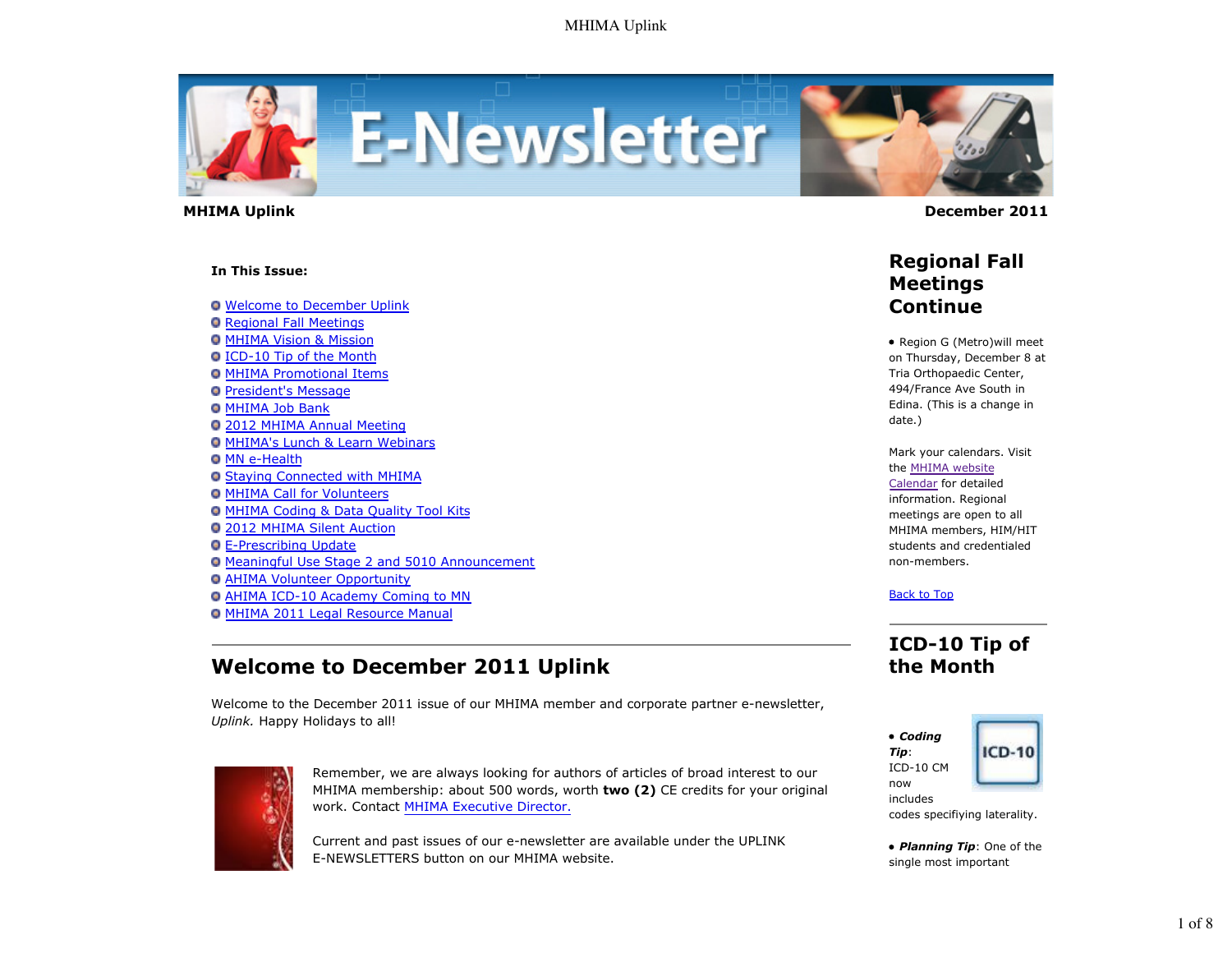If you would like to unsubscribe to our newsletter, please contact Executive Director.

## **MHIMA Vision & Mission**

**Vision:** The Minnesota Health Information Management Association, together with AHIMA, will set the standard and be the recognized leader in health information management practices, technology, education, research, and advocacy.



**Mission:** MHIMA is committed to the professional development of its members through education, networking, and life-long learning. These commitments promote high quality health information and benefit the public, health care providers, and other clinical data users.

#### Back to Top

# **President's Message**

Gina Sanvik, RHIA



Gina Sanvik, RHIA AHIMA Certified ICD-10 Trainer

Happy Holidays Everyone!

What a joyous season but surely a busy one with all the holiday activities to accomplish – putting up and decorating the Christmas tree, baking Christmas cookies, wrapping presents, and decorating the yard and house. Yes, I was one of those crazy shoppers out on Black Friday trying to get good deals and a jump on buying presents! I enjoy shopping and I am thankful that my husband enjoys decorating the yard and also writing the Christmas letter because those are not my favorites.

This past year has been a busy year for MHIMA and our volunteers. In the spirit of Christmas, here are a few things from the past year to reflect on.

**"C"** – is for all the Collaboration we've had this past year. We've really worked together to get things accomplished.

**"H"** – is for Hurray – let's celebrate for we had a fantastic MHIMA Annual Meeting held at Treasure Island Casino in April.

**"R"** – is for all the Regional meetings held. Great job Regions for holding successful meetings!! **"I"** - is for ICD-10. The coder in me had to throw that one in there! There has been great ICD-10 education done and more to come this next year.

**"S"** - is for all the Success. We don't celebrate enough all the success of our teams and ourselves.

measures of ensuring a smooth(er) and successful implementation of ICD-10 is clear, concise and consistent communication. Develop a communication strategy early and use all of your organizational communications tools to get your messages out. Consider adopting a thematic "mascot" for project recognition and engagement of your readers.

Back to Top

### **MHIMA Promotional Items**



show your MHIMA cheer and keep warm in the process. Through the end of December, we're offering a sale on our MHIMA logo navy crewneck sweatshirt and our navy button down shirt. Click here for sale details.

Then, visit our MHIMA Store on our website to order. Our MHIMA logo items would make a great gift for yourself, a colleague, or to honor someone's achievement.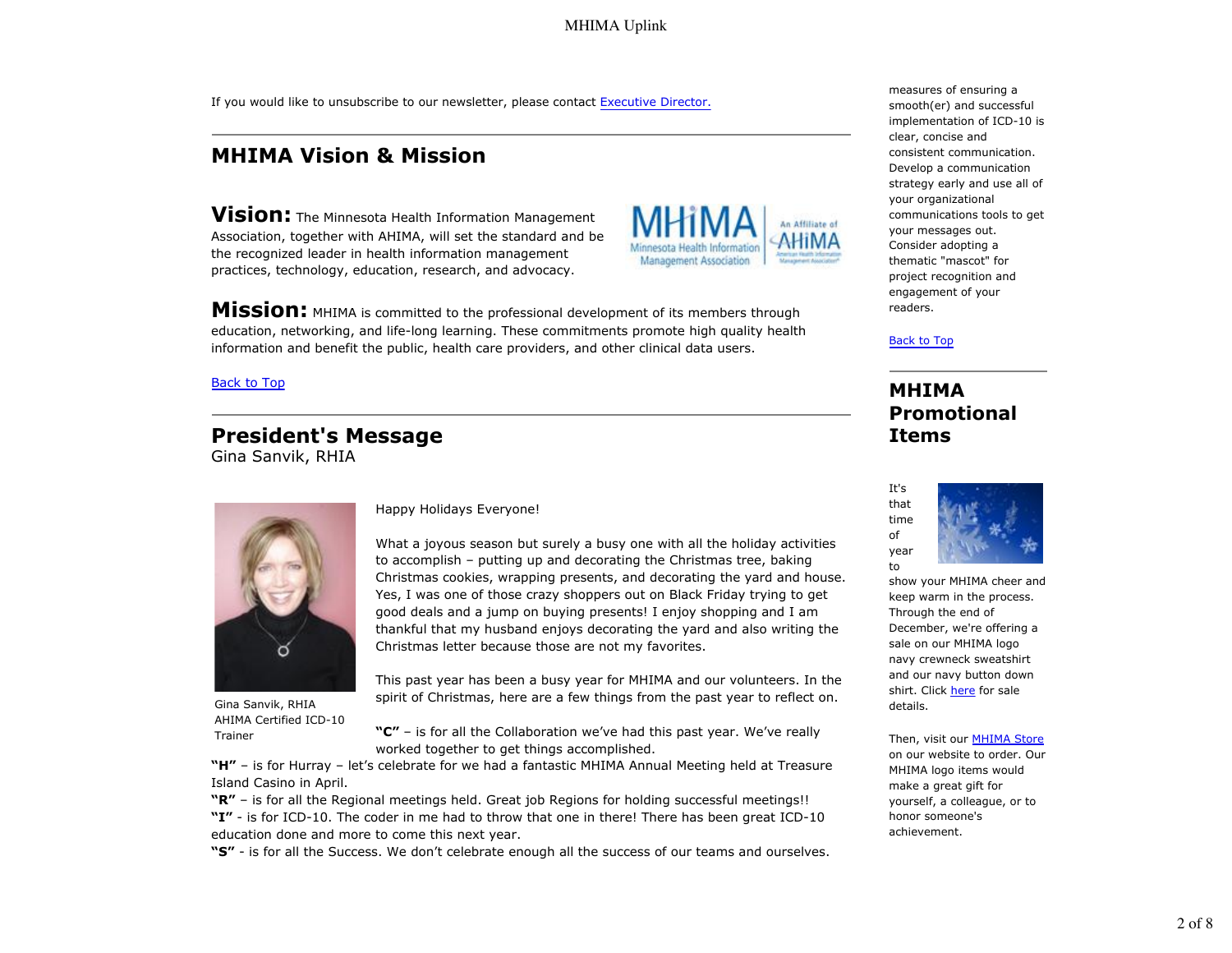**"T"** – is for winning the Triumph Award. We're so proud of the MHIMA Advocacy Team for this accomplishment.

**"M"** – is for Meetings held. This has been a year of many productive meetings. We've met together to share ideas and knowledge. From the Strategic Board Meeting, other BOD Meetings, Regional Meetings, Committees - Legal Manual, Marketing, Coding, ICD-10, Annual Meeting, e-HIM. As well as our Standing meetings of Audit, Finance, Nominating, and Scholarship.

**"A"** - is for Attending MHIMA Lunch and Learn Webinars. What a great way to get your CEUs. Please take a look at webinars scheduled in the coming months.

**"S"** – is for Save the date postcards sent out for the annual meeting April 25-27, 2012. Be sure to mark this date on your calendars.

During the next few weeks of this busy holiday season please take time to enjoy life and time with family and friends. Also take a moment to reflect on all you've accomplished this past year and celebrate those accomplishments. You deserve it!

Wishing you a very Merry Christmas and a joyous holiday season!!

Gina

Back to Top

## **2012 MHIMA Annual Meeting**



"Mapping the Future of HIM" April 25-27, 2012 Bloomington, MN

It's not too early to start thinking about the 2012 MHIMA Annual Meeting! The speaker line-up includes many great local and national speakers such as Jeanne Sexson, Mitch Kusy, Dr. James Kennedy, Michelle Dougherty,

AHIMA's new CEO, Lynne Thomas Gordon, Anne Tegen and more.

The meeting will be held at the DoubleTree by Hilton Hotel in Bloomington, MN.

Click here to view the current Program Agenda, which is nearly final.

You can book your room online now through April 7, 2012 with MHIMA's room reservation block.

Online attendee registration is now open. Click here to register securely online. Early registration closes on 4/7/12.

Visit our 2012 Annual Meeting webpage for more details.

#### Back to Top

### **MHIMA Job Bank**

Are you seeking a job? Are you an employer looking for a potential employee? Is your facility looking for someone with a skill set of MHIMA members? Be sure to check out the MHIMA Job Bank Network on our website, which continues to be very popular and new positions are being posted on a regular basis. Here, you'll find information about registering as a "Job Seeker" or as an "Employer". New positions are posted frequently, so check us out often!

**Job Seekers:** There is no fee to register.

**Employers:** Job posting fees are very reasonable and reach all of our MHIMA membership. E-blasts of job announcements are also available for purchase.

Click Here to visit the MHIMA Job Bank.

Back to Top

## **Staying Up To Date with MN e-Health**

If you aren't receiving the weekly electronic MN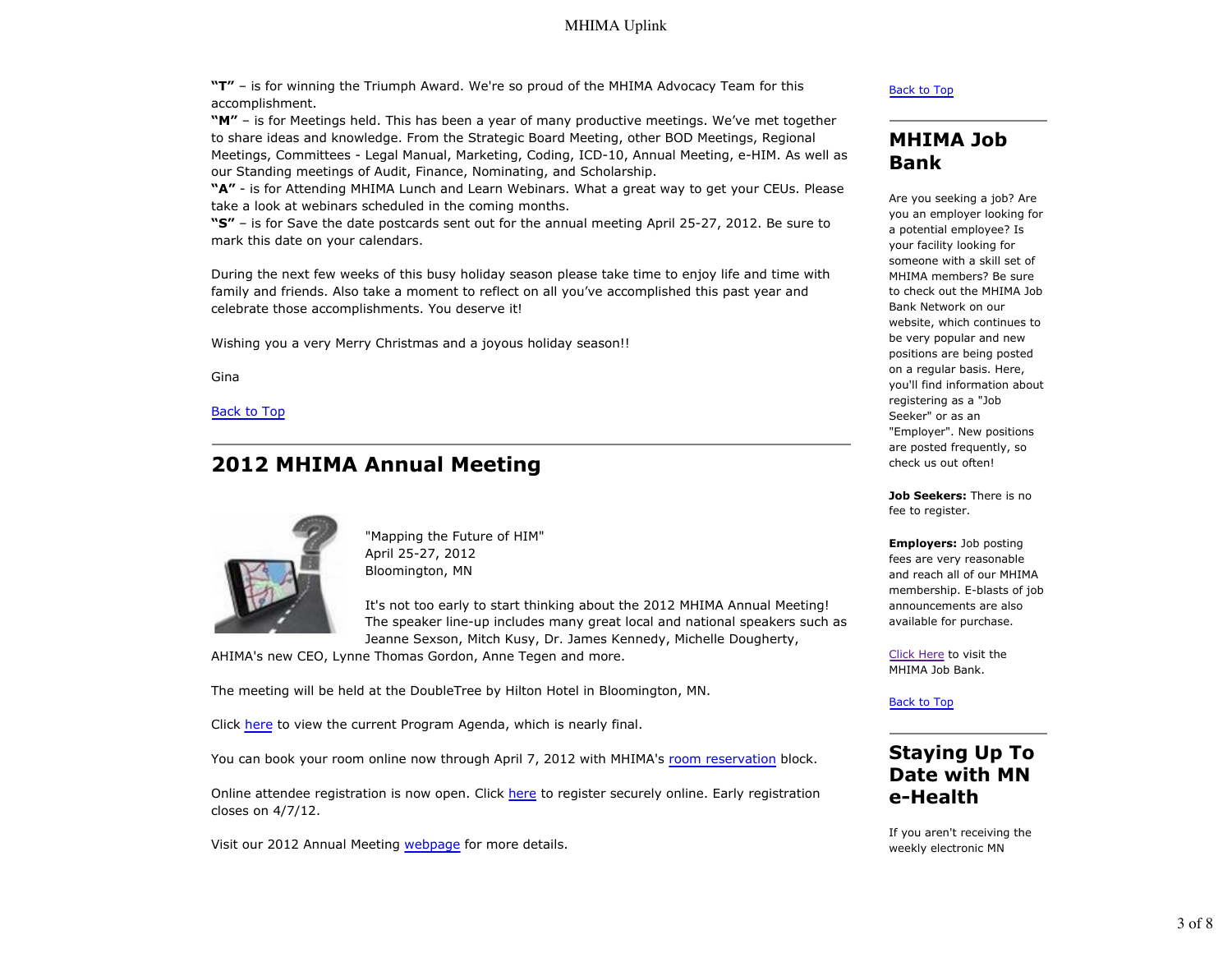## **MHIMA's Lunch & Learn Webinars**



MHIMA's Lunch & Learn Webinars continue. You can find the complete schedule of events by clicking here.

Registration remains open until December 12th for our December 15th webinar on **ICD10-CM Chapter 6: An In-Depth Look at Diseases of the Nervous System** presented by our ICD-10 Trainer, Katrina Marthaler.

Katie Miller and Meghan Judd from Hennepin County Medical Center will present two webinars in early 2012: **"Achieving Stage 1 Meaningful Use: HCMC's Story"** on January 11th, and **"Stage 2 and 3 Meaningful Use Preparation: HCMC's Story"** on February 22nd. Registration is open for both.

All webinars presented this year, and those from the past year, have been recorded and a DVD is available for purchase if you could not attend the live event. Visit the MHIMA website and click on the HIM Education button/Online Learning for complete details on signing up for live webcasts or ordering recorded webinars.

Archived versions are now available for \$49 for members, or a package of three for \$129. If you're looking for some basic information to acquaint you with ICD-10 and its impact on our coding environment, consider our archived webcasts.

The MHIMA webinar series is an opportunity to pick up needed information as well as earn CEUs at a very reasonable rate, and our presentations reach our members all across the state. We hope you take advantage of our webcasts!

### Back to Top

## **MHIMA Call for Volunteers**

MHIMA Call for Volunteers

- Are you interested in getting more involved in the MHIMA community?
- Do you feel like you want to help out wherever help is needed?

We have three committees that are searching for individuals who would like to volunteer for several exciting and challenging projects. Check out the opportunities below, and contact the project leads to let them know you'd like to be involved!

**Attracting Students**: The group involved with Attracting Students is in need of volunteers interested in contacting and visiting schools in your area to educate students about our profession. e-Health Update newsletter, consider signing up for it. This will keep you up to date on issues related to e-Health, including HITECH, Meaningful Use, Privacy & Security and others, as well as provide links to e-Health resources available for your use. To subscribe, click here.

#### Back to Top

### **Staying Connected with MHIMA**

Want to stay connected with MHIMA? Be sure your AHIMA profile information is current!

When is the last time you reviewed the information in your AHIMA profile? Have you changed positions? Have a new email address? Have you recently moved? These are just a few of the data elements in your AHIMA profile, and MHIMA uses this information on a regular basis.

Take a minute or two right now, visit the AHIMA Website, log in with your 7-digit AHIMA member number and your last name (capitalize the first letter!), and click on "My Profile/Dues Renewal." Review all of the sections and update the information as appropriate.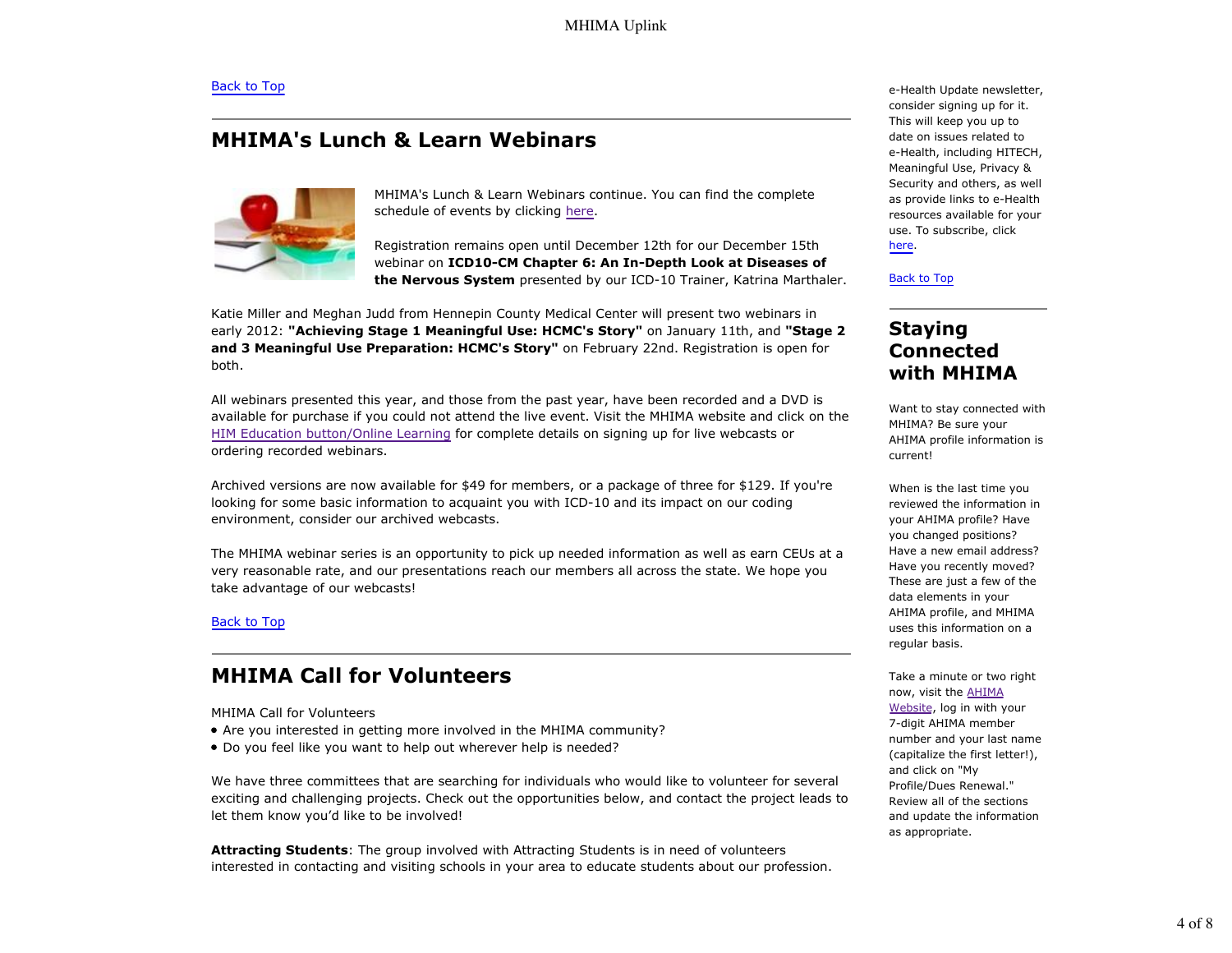Resource materials will be provided. Please contact Joy Schmitt and/or Chris Bushaw to join.

**Marketing & Communications**: The Marketing & Communications Committee is in need of volunteers interested in helping to update our current website, gather or write articles for our e-newsletter, *Uplink*, and improve/create our MHIMA branding. Writing an article earns two CEUs! Please contact Amanda Maas and/or Jon Cloutier to join.

**2013 Legal Manual Committee**: The MN 2013 Legal Manual Committee is in need of volunteers to help with the 2013 Revision. Please contact Andrea Heikkinen and/or Sue Schanno-Foss to join. Committed members will receive a complimentary MN Legal Manual on CD when the product is published.

Back to Top

## **2012 MHIMA Silent Auction**



It's that time of year! MHIMA's annual meeting committee is seeking your support for our MHIMA Student Merit Scholarship Program through your gifts to our not-so-Silent Auction. Auction items can include artwork, jewelry, gift baskets, electronics, gift certificates, craft items, and much more. Gifts can be contributed from individuals, from a group of colleagues, or from our vendor exhibitors. All proceeds benefit our MHIMA Student Merit Scholarship Fund.

Again this year, our Silent Auction will be open right after lunch on Wednesday through 6 pm on Thursday. More time to browse, more time to bid! Remember, this is a fundraiser, so bid with enthusiasm!

Now is a great time to be thinking about what you'd like to gift to our Silent Auction. Shop the afterholiday sales! Let us know about your planned gift to our Silent Auction by contacting MHIMA's Executive Director. Bring your gift to the Annual Meeting Registration Desk no later than Thursday morning, April 26th.

Let's make this a year's auction proceeds the largest ever!

### Back to Top

## **E-Prescribing Update from AHRQ**

In a report dated November, 21, 2011, an AHRQ study reports that e-prescribing is safe and efficient, but there are still barriers. The study's focus was on the electronic exchange of prescription In the section for **Component State Association (CSA) Selections**, we ask that you check "YES" to select E-mails about products and services and Postal Mailings.

"CSA" stands for the state that you want to be associated with as an AHIMA member. MHIMA uses email and occasionally land mail as our primary means of communication, and if you check "NO" in the email or postal mail boxes, you won't receive either type of communication from us.

Remind your colleagues to update their profile as well. Thank you!

#### Back to Top

**MHIMA Coding & Data Quality Roundtable Tool**

### **Kits**

The MHIMA Coding & Data Quality Committee's newest PowerPoint presentation, including case study questions, is **"Neoplasms - Carcinoid Tumor"** There is an accompanying case study answer presentation. This is one of several "tool kits" developed for use by MHIMA members to support coding education and discussion in your facilities and at your regional meetings.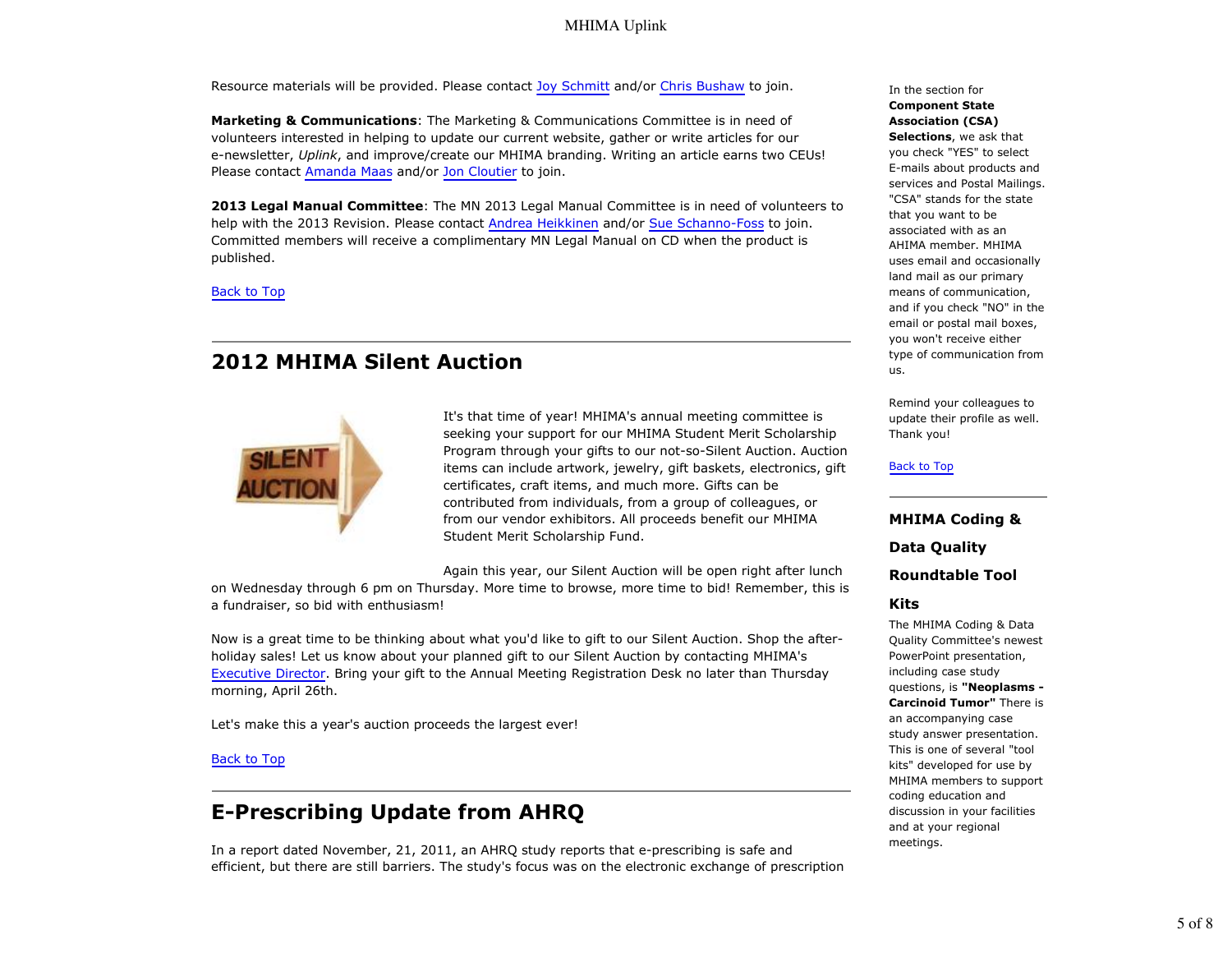### MHIMA Uplink

data between physician offices and pharmacies. According to the study, physician practices and pharmacies generally view electronic prescribing as an important tool to improve patient safety and save time, but both groups face barriers to realizing the full benefit of technology. The study found that doctors' offices and pharmacies generally were satisfied with the electronic submission of new prescriptions. E-prescribing is used more frequently for new prescriptions than for renewals. Renewals, connectivity between the doctor's office and mail-order pharmacy, and manual entry of certain prescription information by pharmacists continues to be problematic.

The study was published in the *Journal of the American Medical Informatics Association*. You can find more information about the AHRQ report by clicking here

#### Back to Top

### **Meaningful Use Stage 2 and 5010 Date Changes**

In an announcement on November 30, 2011, U.S. Department of Health and Human Services (HHS) Secretary Kathleen Sebelius unveiled changes to the Meaningful Use program timeline.

Under the changes, doctors and hospitals who meet Stage 1 requirements this year would not need to meet the Stage 2 standards until FY 2014 (October 13, 2013). Stage 2 was scheduled to begin in FY 2013 (October 1, 2012).

More information on these announcements and the official news release is available on the HHS Website.

On November 17, the CMS announced a delay in enforcement of compliance with the new Version 5010 and related transaction standards for electronic health care claims until March 31, 2012. Even though enforcement has been delayed, the implementation date for health care providers and trading partners remains at January 1. CMS decided to provide a 90-day discretionary enforcement period based on testing feedback that indicated low compliance among some trading partners and reports that many covered entities are still awaiting software upgrades.

According to the American Hospital Association, the 5010 standard is a key building block for transition to the new ICD-10 coding system, set for October 1, 2013. Implementing ICD-10 on schedule requires that the transition to 5010 go smoothly. It also requires that all parties be ready.

#### Back to Top

### **AHIMA Volunteer Opportunity**

AHIMA's 2012 election is quickly approaching and AHIMA is encouraging members of MHIMA to consider filling out the Application to Serve to become a volunteer leader.

AHIMA is seeking qualified active members to fill the roles of AHIMA President-Elect and three Directors for the Board of Directors. Additionally, three Commissioner positions are available for The Is there a tool kit topic that needs to be developed? Let your needs be known. Contact Vicki Chelf or Patti Collins Smith. Vicki and Patti are the 2011-2012 Coding Roundtable Co-Chairs.

The general "Do It Yourself" PowerPoint tool kit gives you the guidelines to set up a coding roundtable.

Additional tool kits on specific topics that have been developed and are available include Interventional Radiology, E&M, Heart Failure, updated Present on Admission (POA) and Aftercare vs Follow Up.

All are available on the Coding and Data Quality button on the MHIMA website. Watch for additional toolkits as they are developed!

And a reminder about your general coding questions: You are encouraged to use AHIMA's Coding CoPs for coding related questions. There is a general coding CoP community for coders as well as several for specific coding areas. These CoPs are a great resource for submitting coding questions and participating in the discussion threads surrounding the questions of others. To participate in these CoPs, click here.

#### Back to Top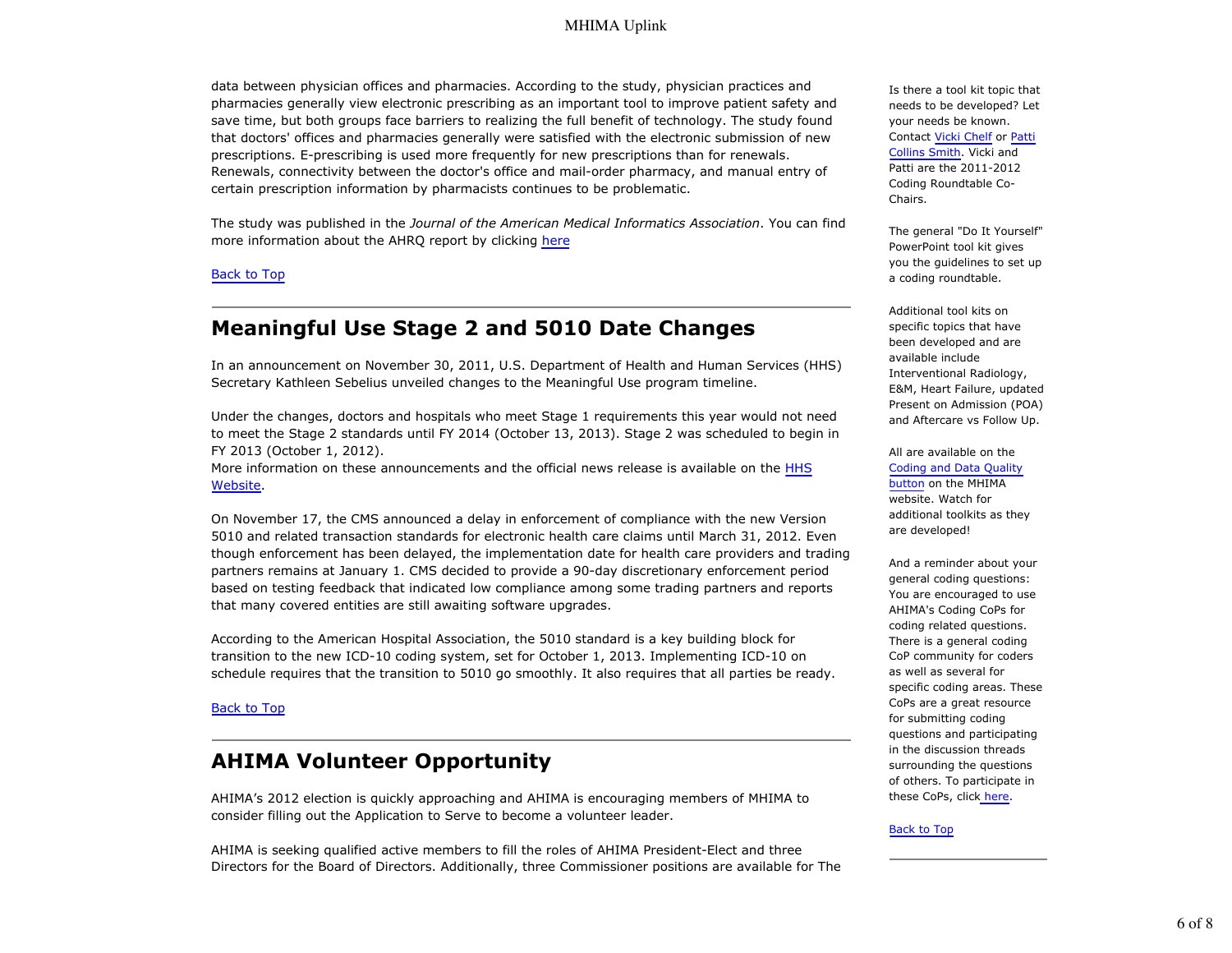### MHIMA Uplink

Commission on Certification for Health Informatics and Information Management (CCHIIM). CCHIIM's open positions for the 2012 election are for a Privacy Professional, HIA Educator and CCS-P Professional. Nominations for President-Elect, the Board of Directors, and CCHIIM (made through the Application to Serve) are due January 31, 2012. All positions have three-year terms beginning January 1, 2013.

Members can volunteer for an AHIMA elected position by submitting your application through the Application to Serve web page no later than January 31, 2012. Applications must be submitted online to be accepted.

Before you fill out the application, be sure to take the Volunteer Leadership Core Competencies Self-Assessment, which outlines the skills and abilities required for AHIMA volunteer leadership positions. This self-assessment explains the core competencies for all volunteers and specifies additional competencies for director, commissioner, and committee chair roles. Descriptions, duties, and qualifications can be found through the Application to Serve Web page. Select "Elected Groups" to submit your application before January 31, 2012.

You are encouraged to join the many AHIMA volunteers who invest their time and reap the rewards. You can gain recognition as an association leader, help recruit new professionals, and show your commitment to our profession.

Back to Top

## **AHIMA ICD-10 Academy Coming to MN**

MHIMA is pleased to announce that Minnesota has been chosen as a site for a 2012 AHIMA Academy for ICD-10 CM/PCS! The date has been set for August 8-10, 2012. The location in Minneapolis will be confirmed by December 15th.



These are very popular events for training in ICD-10 CM/PCS and tend to fill up fast. Registration is now open. Click here for registration information.

Back to Top

### **MHIMA 2011 Legal Resource Manual is Here!**

Do you have legal HIM questions? Do you wish there were a convenient reference you could have on your desk? The 2011 MN Legal Reference Manual on CD is ready to help you and available for purchase!

The manual is a great resource for everyone in the field of HIM because it pertains to all areas of HIM. Various chapters include topics such as: health care records, record retention and storage, reporting requirements, legal proceedings and requests, disclosure of health information and patient